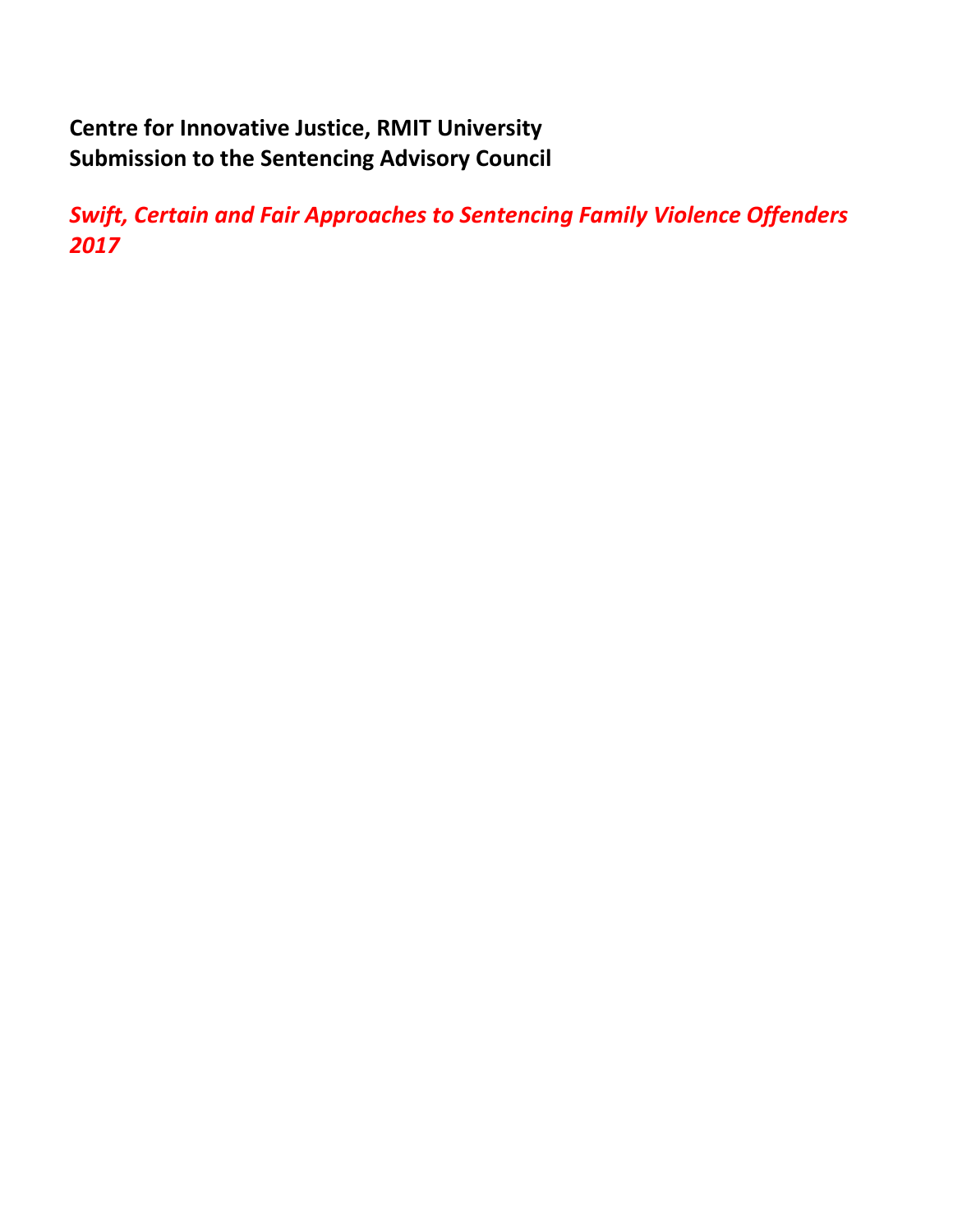## **Introduction**

 $\overline{\phantom{a}}$ 

The Centre for Innovative Justice (CIJ) welcomes the opportunity to make a submission to this important review. The CIJ also commends the Sentencing Advisory Council (SAC) on a comprehensive Discussion Paper which reflects the challenge of this kind of reform in the Victorian criminal justice context.

Rather than start from an analysis of existing Swift, Certain and Fair (SCF) approaches and then investigate whether they can be applied to family violence (FV) offenders, however, the CIJ submits that the SAC's review should start by developing a deep understanding of the complexities of FV perpetration and *then* examine how responses to it can become more swift and certain. This includes whether specific SCF approaches are appropriate in certain circumstances.

This submission therefore proposes to address what the CIJ views as the *broader* challenge inherent in the relevant recommendation by the Royal Commission before responding to a *selection* of the questions in the SAC's Discussion Paper in more detail.

This submission also seeks to position this discussion within the wider evidence base concerning perpetrators of family violence (FV) – that is, what is known (and not known) about people who use FV<sup>[1](#page-1-0)</sup> which can then inform the development of approaches which are most effective.

When this understanding forms the basis of a response to the SAC's reference, it can be seen that a broader and more nuanced approach to 'swift, certain and fair' sentencing may be more appropriate than simply replicating models adopted in other jurisdictions.

## **Understanding the context – what the CIJ said about swift and certain sanctions**

Certainly, the context in which swift and certain approaches are discussed – and applied – is crucial. Absolutely, the CIJ has encouraged the exploration of swift and certain approaches in the Australian setting, given that they might complement and strengthen current responses to a range of offending, including drug and alcohol related offences.

This is a slightly different context, however, from the CIJ's exploration of the concept of 'swift and certain' in relation to FV offending. Despite this, the SAC Discussion Paper refers to commentary in the CIJ's 2015 report, *Opportunities for early intervention,* and then observes:

*In its report, the CIJ concluded that systems that utilised swift and certain sanctioning for noncompliance with court orders had significantly reduced re-arrest rates for convicted offenders, and recommended that Australian courts develop swift and certain protocols such as 'flash incarceration' of 24 hours for non-compliance. The CIJ further recommended that a swift and certain approach be coupled with ongoing monitoring and assessment, preferably by the same judge. [references removed]*

<span id="page-1-0"></span>In fact, the CIJ's commentary around swift and certain approaches throughout its report involved more nuance and variation than the above paragraph suggests.

 $1$  It should be noted that, for the purposes of this Submission, the term 'perpetrators' is generally intended to refer to the majority cohort of people who use family violence, being adult males.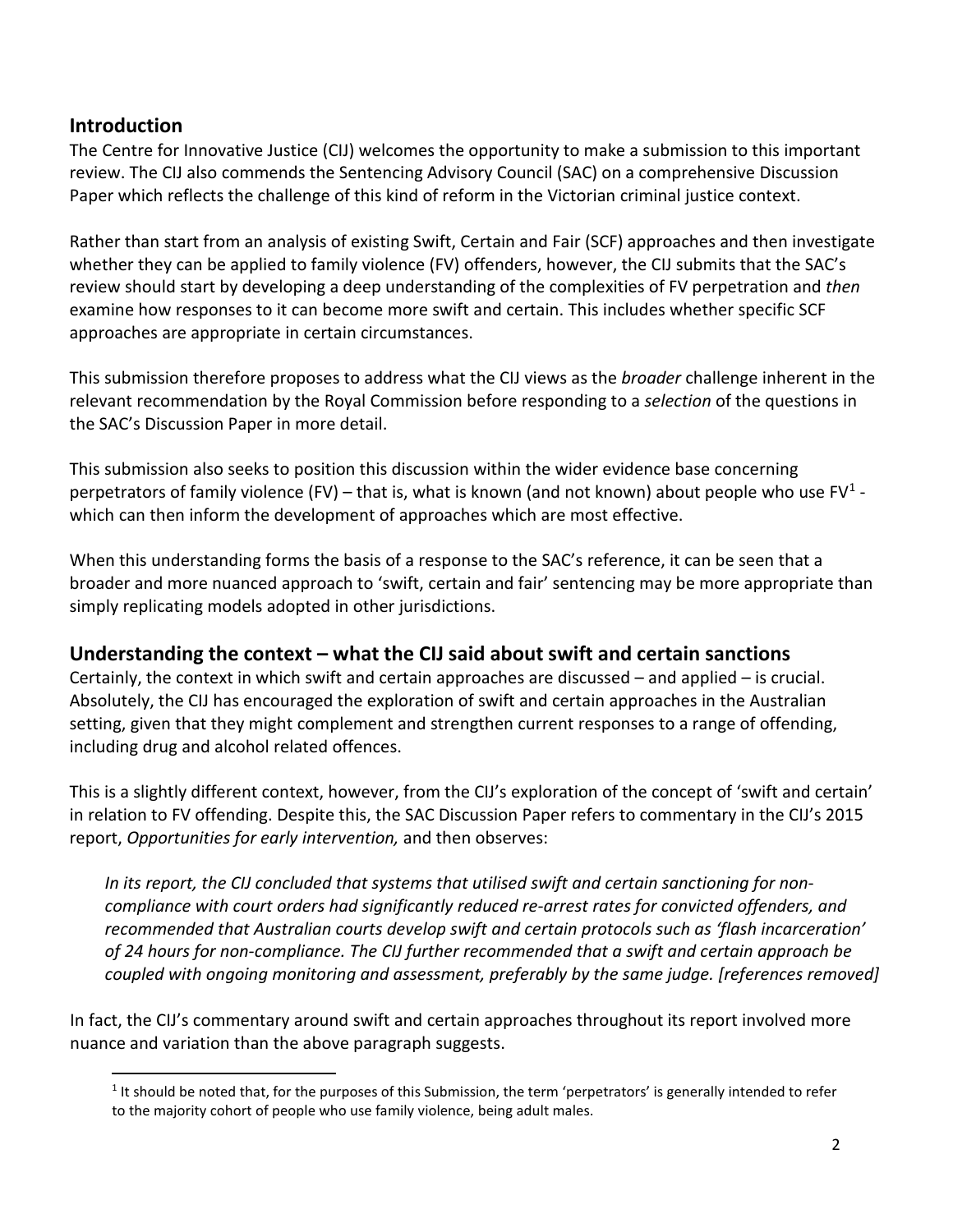For example, having noted the evidence concerning the value of increased judicial monitoring, the CIJ observed:

*Jurisdictions should therefore explore additional opportunities for courts to increase ongoing monitoring of family violence offenders, including by being brought back repeatedly before the same judge, and by employing swift and certain sanctioning where offenders have failed to comply with orders. That being said, it is important that these opportunities do not place further burden or pressure upon victims to attend court or revisit their experiences. Rather, the role of the court is to step in and assume this burden – keeping the victim informed, but engaging directly with the perpetrator to hold him more effectively to account.* 

Also noted in the SAC's Discussion Paper, the CIJ's report highlighted the example of the Marin County Family Violence Court in the US as follows:

*…The Marin County program offers graduated incentives, such as certificates and other forms of recognition. It also delivers sanctions, such as 'flash incarceration' without offenders being brought back for court hearing; admonishment by the judge, as well as other measures sometimes connected with MBCPs, such as submission of an accountability essay.[2](#page-2-0)*

Important to note is that this program was highlighted in a section of the CIJ's report promoting more flexible use of a court's authority. The emphasis in this section was on the *targeted* application of therapeutic sanctions as agreed in a behavioural contract with the offender. This section of the CIJ's report also focused on leveraging the more personalized sense of accountability which is a key feature of many therapeutic models.

In a different section again, the CIJ advocates for investigating whether FV perpetration is more prevalent in individuals convicted of *other* offences than the system currently recognises. It highlighted the fact that 'the merits of taking this broader view are mirrored in a program which, conversely, seems to have an effect on the perpetration of family violence while targeting other offending'.<sup>[3](#page-2-1)</sup>

Accordingly, the CIJ report described South Dakota's 24/7 Sobriety Project which, as the SAC Discussion Paper also indicates, is a SCF program targeted at offenders who have committed alcohol or drug related offences and which:

*…has contributed to a significant reduction in drink-driving arrests (and collisions) in jurisdictions where it is used, while ensuring that offenders can continue in their employment and contribute to their family's income. Most relevantly, however, it has also been noted to have resulted in a 10% decrease in domestic violence arrests in the jurisdictions where it has operated, leading to suggestions that it may have merits for trial in the Australian context as well.* [4](#page-2-2)

<span id="page-2-0"></span><sup>2</sup> Centre for Innovative Justice (2015) *Opportunities for early Intervention: bringing perpetrators of family violence into view*, RMIT University, Melbourne. p 65. See also [http://wwww.marincourt.og/therapeutic\\_fam\\_violence.htm](http://wwww.marincourt.og/therapeutic_fam_violence.htm)

<span id="page-2-1"></span> $3$  Ibid, p 71

<span id="page-2-2"></span> $<sup>4</sup>$  Ibid, p 72</sup>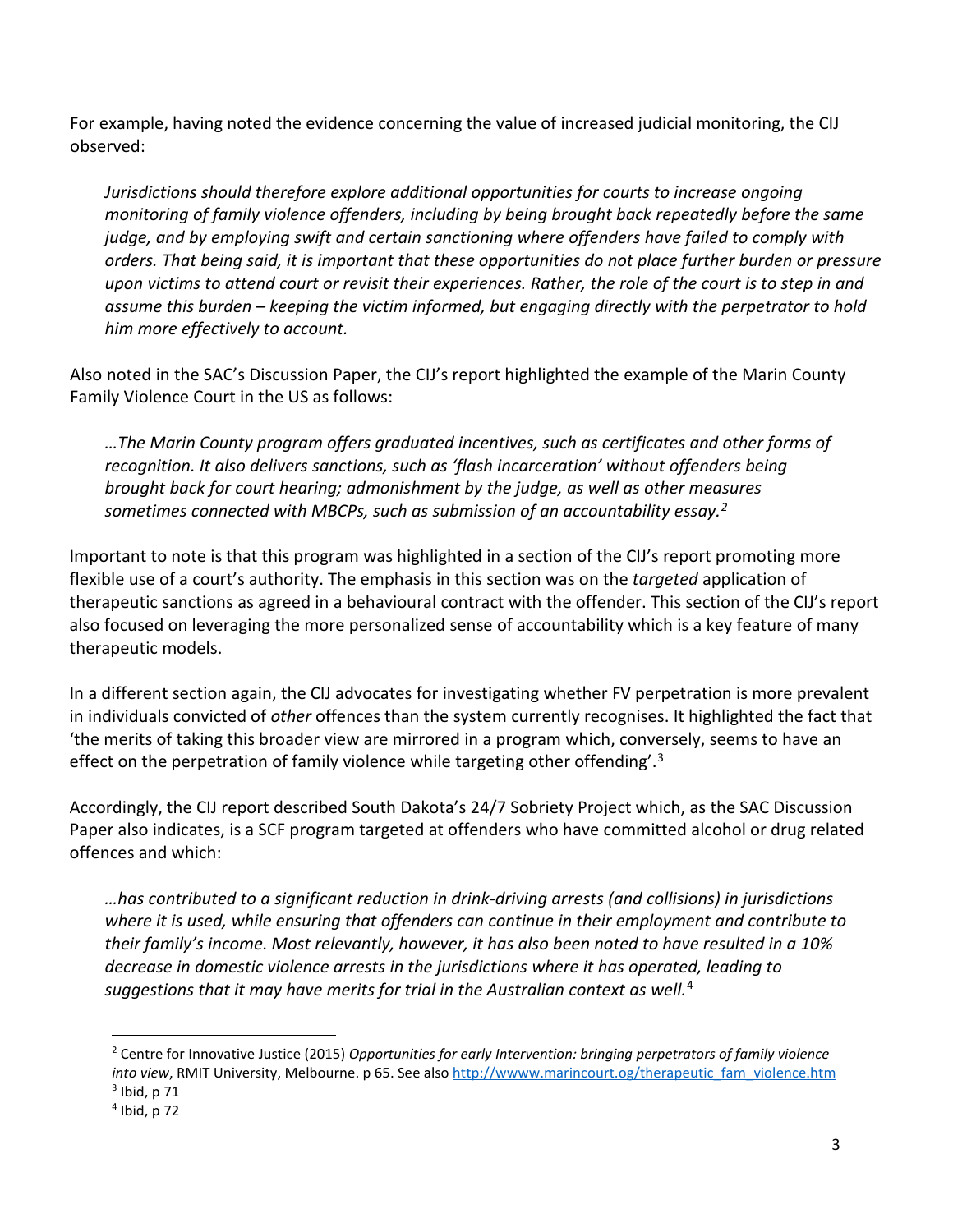The CIJ then goes onto note that:

*The question then becomes what intervention in other categories of other offences may have an associated effect on the perpetration of family violence. Certainly, commentators note that some victims of family violence feel able to alert police to other violations or offences, such as drink driving rather than further assaults, as the disclosure will be less likely to be attributed to them.[5](#page-3-0) Where perpetrators are on probation, this is sufficient to bring them back to the attention of police and therefore offer the victim a period of safety….*

Whether in the context of judicial monitoring; therapeutic sanctioning or models which have associated impacts on family violence in the context of other offending, the underlying theme in these various sections of the CIJ's 2015 report is that prompt and consistent consequences are crucial if any system is to be effective in terms of holding FV offenders accountable.

This is not the same, however, as the blanket endorsement of a specific SCF model in the context of FV offending. It is not even the same as suggesting that custody is the sanction which should always apply in these cases, given that custodial sanctions were just one of the options described in the *suite* of interventions applied in the case of the Marin County Family Violence Court.

Rather, what the CIJ report attempts to do is to draw to policy makers' attention the fact that a swift and certain response of *some* kind is an ingredient in these various models which are seen to be effective. The principle that underlies this approach, regardless of the specific setting, is that the system needs to respond more rapidly to address risk, and do so in a way that is coherent, both to people working in the system *and* to perpetrators. This means that perpetrators need to see a clear, fast and predictable relationship between their behaviour - being their choice to use violence against their family members and the system's associated response.

For this relationship between action and consequence to be clear, it does not necessarily require a rigid adherence to the formula of existing SCF approaches. Instead it needs to focus on how the sentencing process can send consistent messages, as well as get better results. This in turn requires a better understanding of FV offenders.

# **What do we know about perpetrators of family violence?**

#### Countering denial and minimisation

 $\overline{\phantom{a}}$ 

The first, and perhaps most crucial, point about FV offending is that most perpetrators will put great effort into denying or minimizing their behaviour. This is arguably reflected in the statistics cited by the SAC in its Discussion Paper, which indicate that FV offenders are less likely than other offenders to pay fines imposed by the court.

<span id="page-3-0"></span><sup>5</sup> J Smith, *Literature Review: Overview of research & Evaluations of MBCPs,* March 2009. At [www.cfecfw.asn.au/default/files/Smith\\_2009-Lit\\_Review-MBC.pdf](http://www.cfecfw.asn.au/default/files/Smith_2009-Lit_Review-MBC.pdf)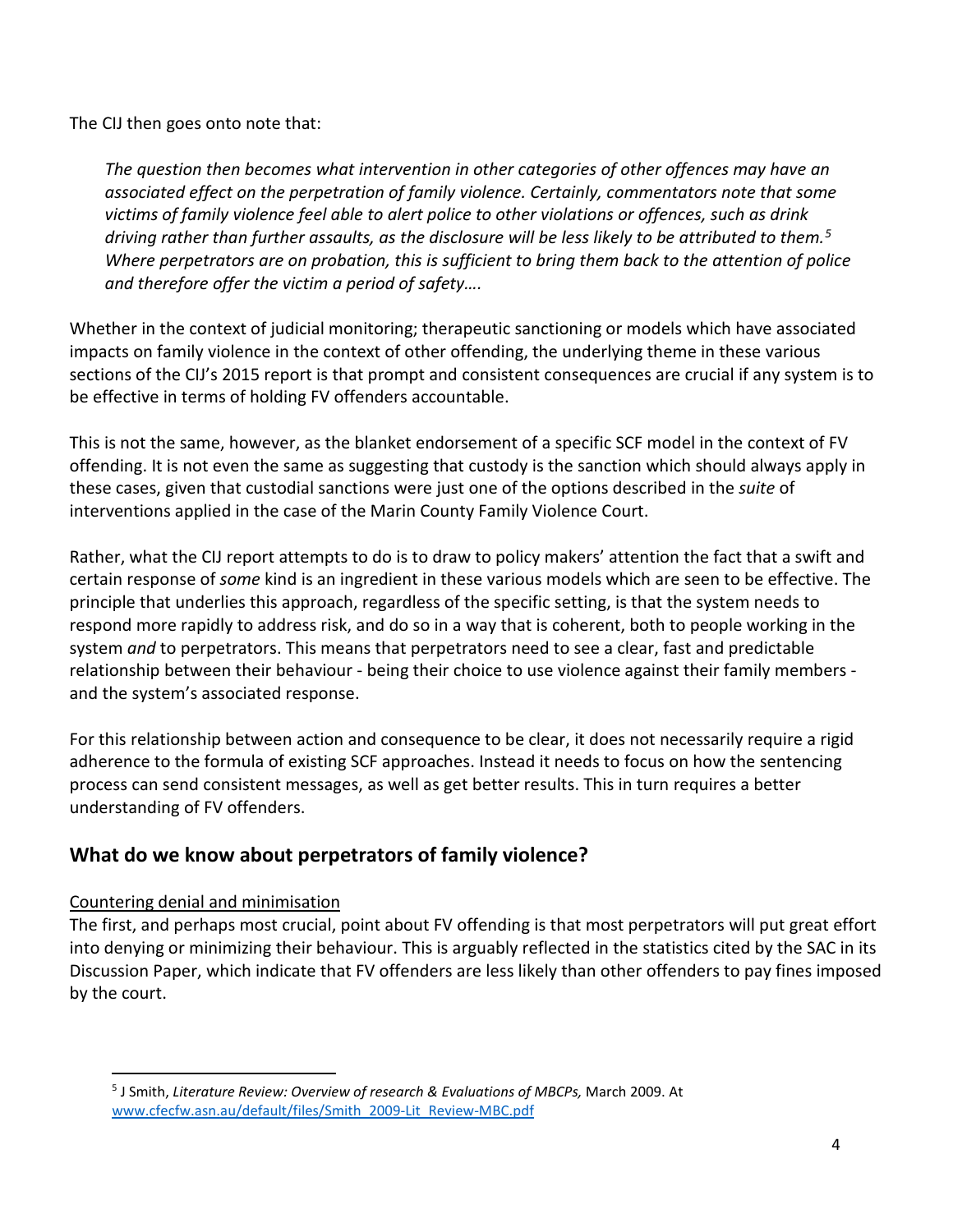Regrettably, the mainstream adversarial system often inadvertently assists perpetrators in their campaign of denial by churning through FV matters, adjourning or delaying consequences and bouncing perpetrators off the system, rather than keeping them within view.<sup>[6](#page-4-0)</sup>

In fact, laudable attempts in the civil context to focus on victim safety mean that Family Violence Intervention Orders are often made with a respondent's consent but without admissions. Here the emphasis is on getting the Order in place for the family members' protection, making it crucial that this option remain available. An unfortunate by-product of this approach, however, is that many perpetrators do not feel compelled to take responsibility for their behaviour or acknowledge that the Order is justified. Instead, they brush it off as the victim inventing allegations, or as the system being against them.<sup>[7](#page-4-1)</sup>

Once the Order is in place, this denial and minimisation can contribute to breaches of the Order. As research indicates, many respondents do not accept the authority of the court to impose an Order.<sup>8</sup> Many others, of course, simply do not understand the terms of the Order, a lack of understanding compounded by the brief and fairly anonymous exchange that many respondents have with the Magistrate in court.<sup>9</sup>

While this exchange is likely to become far more meaningful following the expansion of Specialist Family Violence Courts, the reality remains that the relative anonymity of the court experience and the capacity to deny responsibility, despite an Order being in place, can entrench a perpetrator's view that he is simply a victim of the system or of his partner's manipulation.

Though many perpetrators experience the consequence of being removed from their home, as well as the confronting consequence of not being able to spend time with their children, where these immediate consequences are not followed up by any further exchange with the justice system, this can then mean that a perpetrator's sense of crisis or responsibility can soon evaporate.

In fact, research indicates that the first two to three weeks following a FV incident is a crucial opportunity for effective intervention.<sup>[10](#page-4-4)</sup> Certainly, experts indicate that participants who enter MBCPs within two to three weeks after first contact with police are more likely to engage with behaviour change.<sup>[11](#page-4-5)</sup>

 $\overline{\phantom{a}}$ 

<span id="page-4-1"></span><span id="page-4-0"></span><sup>&</sup>lt;sup>6</sup> Centre for Innovative Justice, above note 2.<br><sup>7</sup> Curtin University, Communicare and Department for Child Protection and Family Support (2014) *Breaching Safety: Improving the effectiveness of violence restraining orders for victims of family and domestic violence.* At <http://ntv.org.au/wp-content-uploads/2014-Breaching-Safety-Final-Report.pdf> . The CIJ has also recently conducted research for the Magistrates' Court of Victoria in the context of a project to re-develop the standard conditions of Family Violence Intervention Orders. This theme of the 'system being against me' was a consistent one amongst perpetrators who participated in the research. Centre for Innovative Justice, *Setting the Foundation for Compliance* (forthcoming, 2017), RMIT University, Melbourne.<br><sup>8</sup> Curtin University, above note 7; Centre for Innovative Justice, above note 7.

<span id="page-4-2"></span>

<span id="page-4-3"></span><sup>9</sup> Research suggests that the average time spent on FVIVO matters is three minutes. R Hunter, *Domestic violence law reform and women's experience in court: the implementation of feminist reform in civil proceedings*, Cambria Press 2008.

<span id="page-4-5"></span><span id="page-4-4"></span><sup>10</sup> Centre for Innovative Justice, (forthcoming 2017) *Pathways towards accountability: mapping the journeys of*  perpetrators of family violence, Report for the Victorian, Department of Premier & Cabinet, November 2016.<br><sup>11</sup> J Edleson, Promising practices with men who batter: report to King County Domestic Violence Council, January 2008.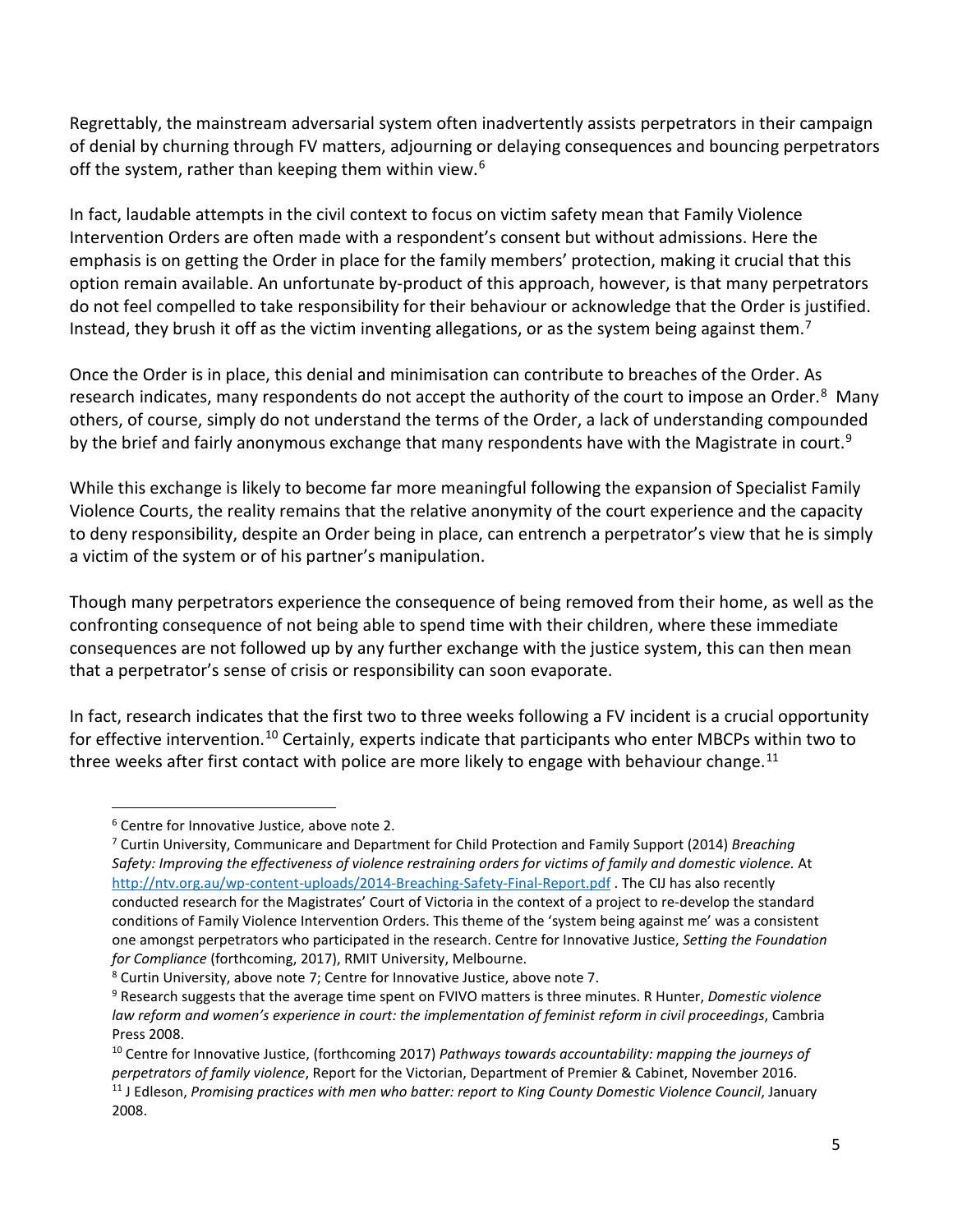Professor Ed Gondolf, perhaps the most respected commentator in this area, similarly emphasises that early connection with and entry into treatment has a greater impact on behaviour change than length of programs. [12](#page-5-0) Gondolf therefore recommends providing programs as early as possible after charges and the CIJ urges the SAC review to Professor Gondolf's more recent and acclaimed 2012 longitudinal study of perpetrator programs in this regard.<sup>[13](#page-5-1)</sup>

As indicated above, however, this intervention does not necessarily need to mean a sentence of imprisonment, but rather that the offender experiences a *consequence –* something with a direct relationship between their behaviour and the responses that they receive, including consistent and repeated messaging that their behaviour is not acceptable.<sup>[14](#page-5-2)</sup>

Echoing studies in this area, practitioners suggest that this period of opportunity exists:

- One to three days following police attendance, at which stage a man is likely to be in a state of crisis and may be in immediate need of housing if police have imposed an exclusion order;
- Within a few to several days after attending court, at which point the reality of the situation may have sunk in and the man has heard a Magistrate reinforce the unacceptability of his behaviour;
- Two to three weeks after police attendance, at which point any openness to change might be closing.[15](#page-5-3)

After this period, the door starts to close as perpetrators work hard to restore their lives to what they view as 'normal'. Where breaches of an FVIVO are not followed up by police, or where a referral to a Men's Behaviour Change Program (MBCP) does not become relevant for a substantial period of months due to significant waiting lists, perpetrators start to believe that they will not experience any further consequences for their behaviour.

Recognised in the SAC Discussion Paper through the reference the Victoria Police Code of Conduct, <sup>[16](#page-5-4)</sup> this delay and lack of response can in fact *increase* the risk that perpetrators present to their family members – entrenching their sense of entitlement, that they are above the law or have been victimised by it.  $^{17}$  $^{17}$  $^{17}$ 

<span id="page-5-0"></span><sup>12</sup> E Gondolf, *The Future of Batterer Programs: Reassessing Evidence-Based Practice*, Northeastern University Press, 2012. l

<span id="page-5-2"></span><span id="page-5-1"></span>

 $13$  Ibid.<br> $14$  Centre for Innovative Justice, above note 2, p 48

<span id="page-5-3"></span><sup>&</sup>lt;sup>15</sup> Edleson, above note 11.<br><sup>16</sup> SAC Discussion Paper, 3.39, p 38.

<span id="page-5-5"></span><span id="page-5-4"></span><sup>17</sup> T Brown & R Hampson (2009) *An Evaluation of Interventions with Domestic Violence Perpetrators,* Monash University, p 40. See also Gondolf, above note 12.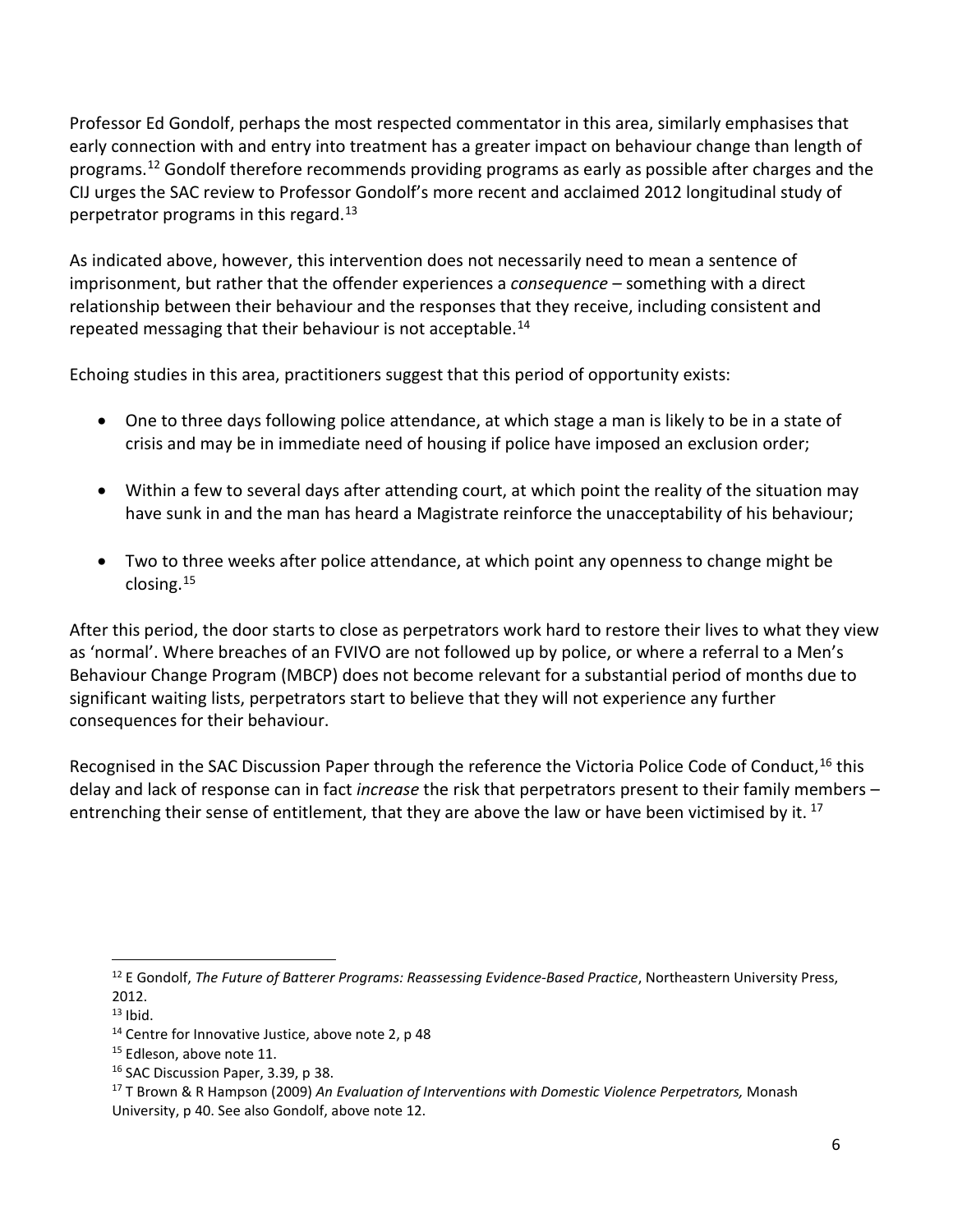For this reason, jurisdictions in some Canadian provinces have begun to focus on swift connections to services for low risk or (to the system's knowledge) first time offenders. In these programs, perpetrators are connected with a relevant intervention, such as an MBCP, within two weeks of the matter first coming to the attention of the court.<sup>[18](#page-6-0)</sup> As will be further discussed below, this swift connection to services means that those whose offending behaviour is not as entrenched are more likely to respond to an intervention if delivered early. Meanwhile those who in fact *do* represent a greater risk to their families than first assessed - or who are not going to respond to a therapeutic option because of their entrenched denial -can be quickly identified and channeled into a more punitive stream.<sup>[19](#page-6-1)</sup> Similarly, evaluations of Batterer Intervention Programs have found that they are most effective when connected to an intensive system of judicial monitoring which can deliver swift consequences for further offending behaviour.<sup>[20](#page-6-2)</sup>

So what does this mean in relation to the SAC's current review? While the SAC may understandably be focused on sentencing regimes, it is vital that this broader and fundamental point underpins its response, being that FV offenders (or respondents to FVIVOs) need to experience prompt and consistent consequences if they are to start to understand that their behaviour is unacceptable.

The questions then become, what kind of response should this be, and which offenders should receive it?

# **What do we know about risk in relation to FV perpetrators?**

The answer to the latter question needs to be founded on a deep understanding of risk in relation to FV offenders. To this end, the CIJ is concerned by the implication in the SAC Discussion Paper that intervention with low risk offenders, or those with pro-social connections, should be avoided given the criminogenic nature of custodial environments.

Absolutely, there is no better school for offending than a custodial setting. This *does not mean*, however, that low risk perpetrators should not receive *some* kind of intervention. As the above evidence indicates, interventions or consequences are found to be most effective when they are experienced *as soon as possible* after a perpetrator of FV comes into contact with the justice system.

What's more, the evidence referred to above also indicates that a prompt, clear and proportionate intervention is *most* effective with those with little previous contact with the criminal justice system, although as the discussion below will highlight, responsiveness to treatment should not just be assumed.<sup>[21](#page-6-3)</sup> Here the CIJ notes that the references used in the SAC Discussion Paper to support this assertion are studies in relation to other kinds of offending, which sit at odds with the established evidence base in relation to FV offending.<sup>[22](#page-6-4)</sup>

<span id="page-6-0"></span><sup>&</sup>lt;sup>18</sup> L Tutty, J Ursel & F Douglas, 'Specialised Domestic Violence Courts: A Comparison of Models', in J Ursel, L Tutty & Lemaistre (eds) What's Law Got to Do With It? The Law, Specialist Courts and Domestic Violence in Canada, 2011.<br><sup>19</sup> Ibid.<br><sup>20</sup> K Minns, To investigate men's domestic violence behaviour change programs, Churchill Trust 201

<span id="page-6-2"></span><span id="page-6-1"></span>

<span id="page-6-3"></span><sup>&</sup>lt;sup>21</sup> Gondolf, above note 12.

<span id="page-6-4"></span> $^{22}$  Ibid. See also Edleson above note 11 and M Salter, 'Managing Recidivism Amongst High Risk Violent Men', Australian Domestic & Family Violence Clearinghouse, Issues Paper No. 23, January 2012.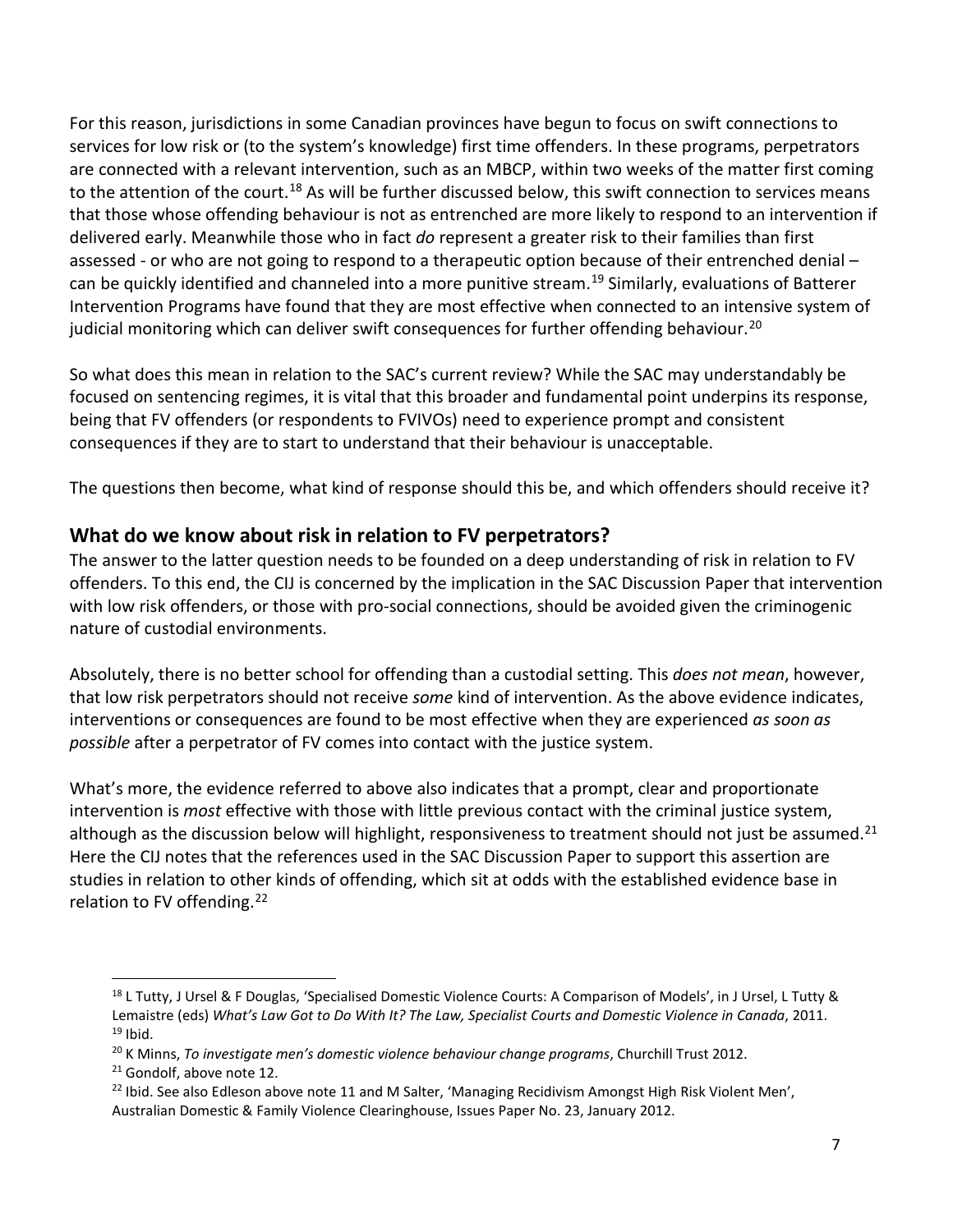That said, the CIJ does not assert that the system should weigh in heavily with custodial sentences or severe consequences with *all* offenders. Rather, a better understanding of the risk that an *individual* FV perpetrator poses needs to be established and then an *individually targeted* response applied.

To this end, the CIJ challenges the reliance in the SAC Discussion Paper on the LS/RNR assessment tool. Yes, the RNR model is well established. However, the CIJ disagrees with the assertion in the SAC Discussion Paper (and in the consultation which the CIJ attended) that the RNR model is universally accepted, for this is definitely not the case in the context of FV perpetration.

In fact, while this tool may be useful in the context of assessing the likelihood that an individual offender may reoffend *in some form –* backed, of course, by evidence about the factors which increase the likelihood of reoffending, such as anti-social associates or homelessness – it does little to tell us about the specific *family violence* risk that an individual poses. Rather, the nature of risk as it relates to family violence can be very different from that of generalised offending. This means that an assessment by the LS/RNR tool and an assessment by the pending Multi-Agency Risk and Management Tool (developed in response to the Royal Commission recommendations) may yield quite different results.

## Typologies of FV perpetrators.

 $\overline{\phantom{a}}$ 

It is important, therefore, that the SAC delve a little deeper into research about the nature of different FV offenders. To this end the CIJ has provided a background briefing paper to the Department of Premier and Cabinet on this issue which the SAC may be able to request.<sup>[23](#page-7-0)</sup>

Drawing broadly on that paper, however, the SAC may be aware that attempts have been made to differentiate cohorts of FV perpetrators through a 'typology' approach.<sup>24</sup> This typology assumes three categories:

- *generally violent (GV)* perpetrators who commit acts of violence both within and outside the family context;
- *family only (FO)* perpetrators who commit family violence only; and
- a third group characterised by significant psychopathy and personality disordered traits.

A recent Australian study by the Crime Statistics Agency (CSA) found that 60% of FV perpetrators identified through the Victoria Police LEAP database over a period of five years were classified as having offences confined to family violence, with the remaining 40% having additional types of offences during this period.<sup>[25](#page-7-2)</sup>

[https://papers.ssrn.com/sol3/papers.cfm?abstract\\_id=2361189](https://papers.ssrn.com/sol3/papers.cfm?abstract_id=2361189)

<span id="page-7-0"></span><sup>23</sup> R Vlais for Centre for Innovative Justice, *Cohorts of Family Violence Perpetrators,* Background Briefing Paper for Department of Premier & Cabinet, February 2017.

<span id="page-7-1"></span><sup>&</sup>lt;sup>24</sup> Wangmann, J. (2011). Different types of intimate partner violence: An exploration of the literature. Australian Domestic and Family Violence Clearinghouse, Issues Paper 22.

<span id="page-7-2"></span><sup>25</sup> Se[e https://www.crimestatistics.vic.gov.au/media-centre/news/research-paper-released-identifying-the](https://www.crimestatistics.vic.gov.au/media-centre/news/research-paper-released-identifying-the-differences-between-generalist-and)[differences-between-generalist-and](https://www.crimestatistics.vic.gov.au/media-centre/news/research-paper-released-identifying-the-differences-between-generalist-and)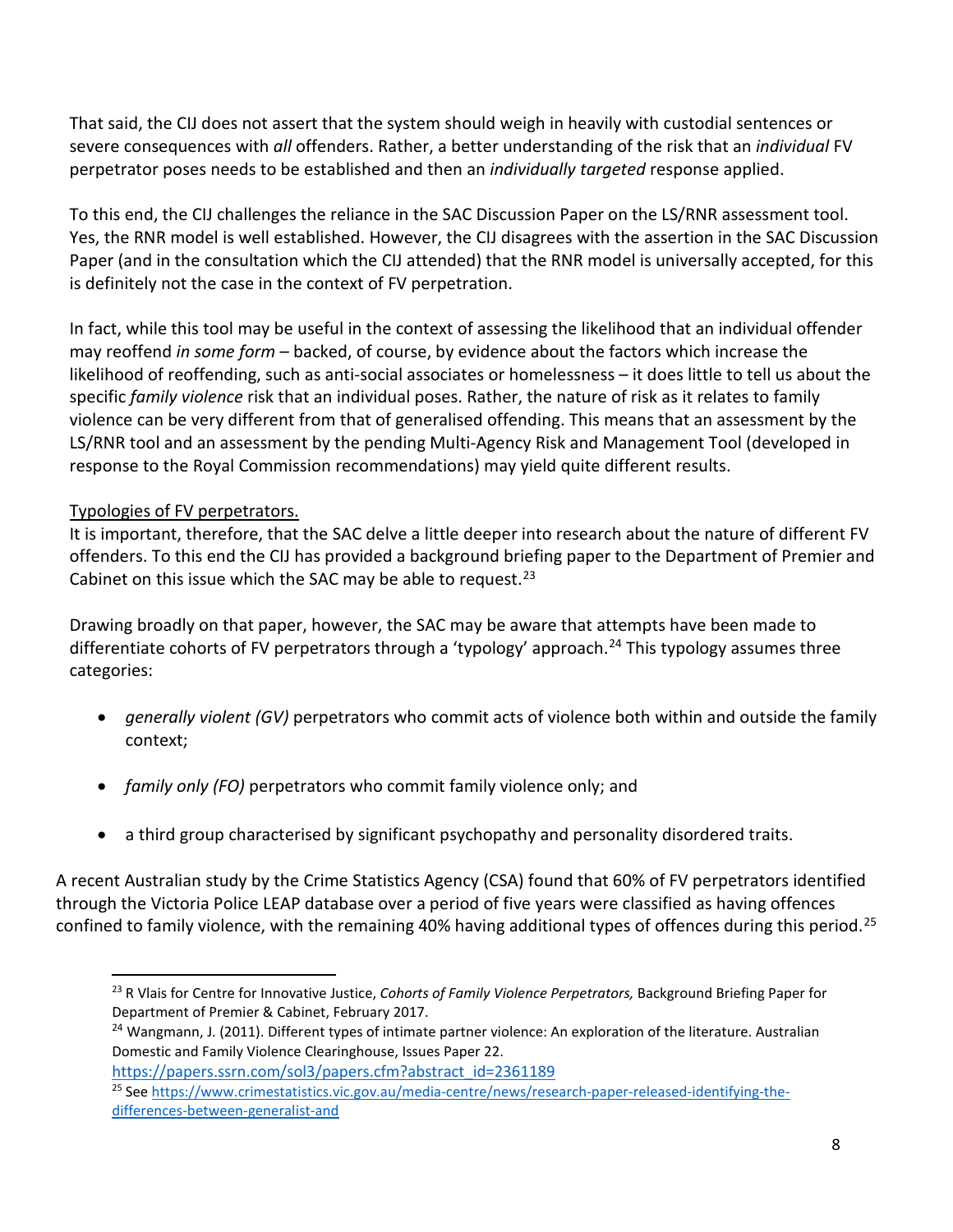It is not possible to tell from this report, however, how many of these additional offences by the 40% classified as 'generalist perpetrators' were crimes against the person. If the additional offending of many GV offenders relates to administrative or property offences, rather than crimes against the person, this may indicate issues of poverty, chaotic lifestyle, Acquired Brain Injury or other determinants of low level criminal activity, rather than a 'pointy end' of offenders who should attract more resources.

Meanwhile the third (and relatively small) cohort, being perpetrators with particularly high psychopathy traits, frequently have extensive criminal histories and entrenched antisocial or narcissistic beliefs. A key defining feature is their *inability* to empathise, which differs from the way in which other perpetrators *make a choice* not to empathise with those who they are violent towards. US research demonstrates that standard MBCPs are generally inappropriate for psychopathic perpetrators, and in fact might increase the risk they pose,  $^{26}$  $^{26}$  $^{26}$ because the focus on empathy-building, interpersonal skills and emotional literacy can be used to *increase* their repertoire of tactics. That said, interventions which focus on monitoring and ongoing risk assessment can still be useful tools for keeping this cohort of perpetrators within view. <sup>[27](#page-8-1)</sup>

#### Differentiation by risk level

 $\overline{\phantom{a}}$ 

More directly relevant to the use of the LS/RNR tool, Correctional and probation services in many jurisdictions classify violent offenders (including those with FV related offences) into high, medium and low risk categories. This classification is often based on the assumption that the degree of FV risk is highly correlated with the offender's *general recidivist risk* of physically violent and associated criminal behaviour, irrespective of the context of this behaviour (that is, whether it occurs against family members or in other settings).

In this sense, FV perpetrators who use an extensive array of coercive controlling tactics could potentially be deemed as 'low risk' if they have chosen to use physical violence infrequently (or if their use of it is simply not known to the system); have not engaged in other criminal behaviour; and have at least an average 'stake in conformity' with many social norms.

This may be true in many situations and, more relevantly, make a justice system's intervention potentially more effective, particularly where a specialist Magistrate and other court workers can leverage this 'stake in conformity' to maximum effect. However, it is equally possible that, despite this stake in conformity, a perpetrator with particularly entrenched denial will give little credence to a FVIVO or other consquence.

More broadly, it is crucial to recognise that not all high-risk perpetrators have significant violent offending behaviour histories, or even substance abuse or anti-social behaviour histories. Some high-risk perpetrators – particularly those with more stable lives and some level of socio economic advantage – have had little or no criminal justice system involvement, and might present to MBCPs as a result of child protection, civil justice system or other referral mechanisms. A sub-cohort of these can be identified as particularly likely to kill their children – seemingly out of the blue – to 'punish' their former partner.<sup>[28](#page-8-2)</sup>

<span id="page-8-0"></span><sup>&</sup>lt;sup>26</sup> C Huffine, (2015). In a class by themselves: Intervening with psychopathic DV perpetrators. Presentation for the *Advancing the Narrative* Batterer Intervention Services Coalition of Michigan conference 15-17 April 2015.<br><sup>27</sup> Salter, above note 22.

<span id="page-8-2"></span><span id="page-8-1"></span><sup>&</sup>lt;sup>28</sup> D Kirkwood, D, Just Say Goodbye: Parents who kill their children in the context of separation, Domestic Violence Resource Centre, Discussion Paper No. 8, 2012.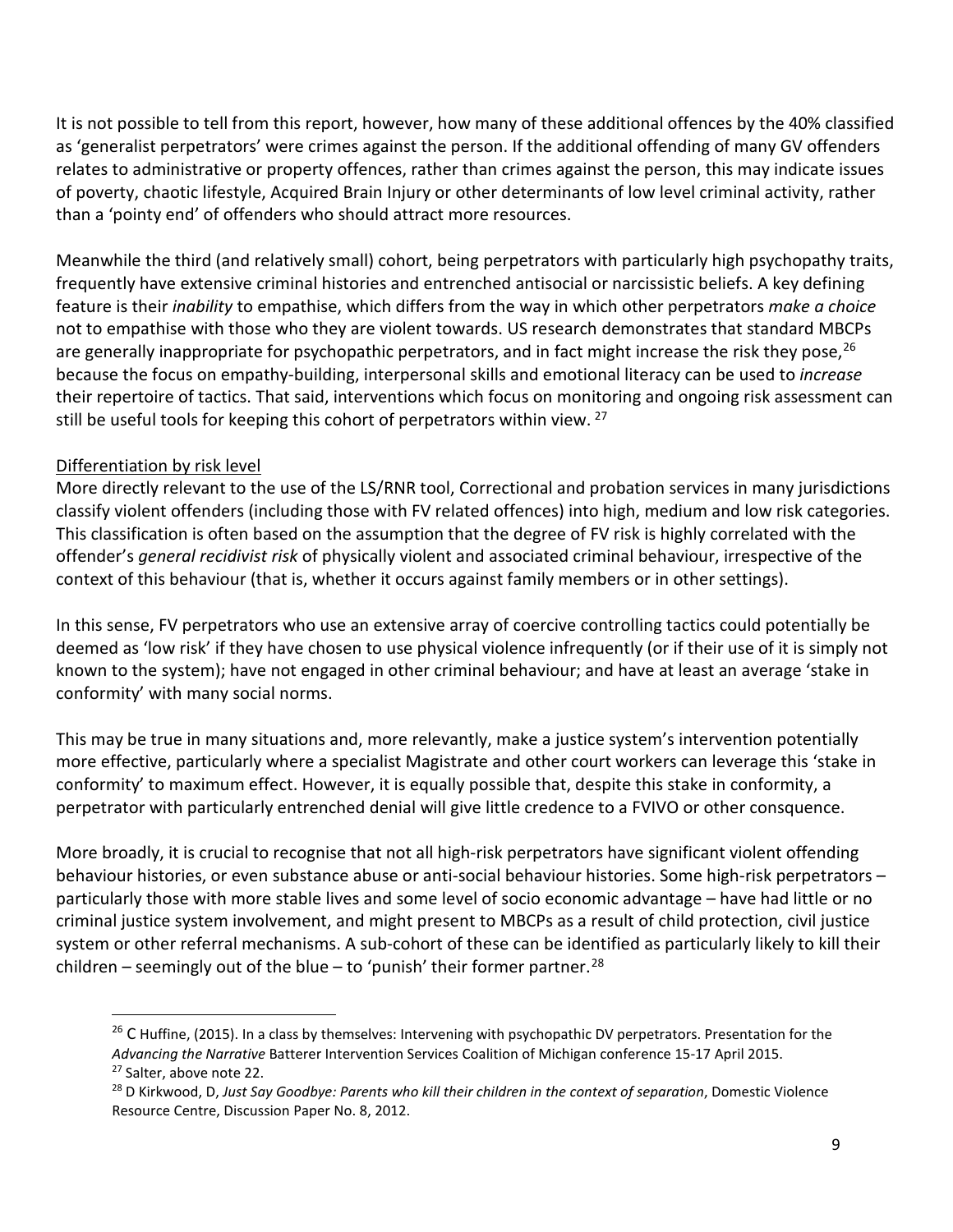Meanwhile, other perpetrators who may be viewed as moderate to high risk may cycle through the system several times before experiencing an encounter with a Magistrate in which responsibility finally sheets home. This may also result from the Magistrate's skills and ability to get them to see that they have an interest in changing their behaviour.

All of this means that we must be wary of perpetrators being assessed as low risk and then either dropping off the radar or receiving no intervention. On the contrary, intervention at this point is crucial, as it may be that during this intervention it becomes clear that the perpetrator poses more of a threat than indicated by the initial assessment. If this is the case, it is crucial that there are immediate and responsive transition points to increase the intervention's intensity.

In fact, further significant information about the perpetrator's patterns of coercive control often becomes available through the course of his participation in an intervention, both through more extensive victim reports and disclosures (for example, as her trust in services builds over time). It also includes observation of how he responds to situations or 'triggers' of acute dynamic risk – being spikes in dynamic risk which occur as a result of such things as a pending court hearing, or another event in a perpetrator's life.

# **So what approaches** *are* **effective with FV perpetrators?**

As described above, a prompt and clear consequence for violent behaviour is essential if a system is going to be effective in response to FV perpetration. What's more, early connection with a consequence of some kind is most effective with those who have minimal previous criminal justice system involvement, although this should not just be assumed. Meanwhile, other interventions are simply not going to be effective with perpetrators who have entrenched denial or view themselves as victims; or who have psychopathy traits.

Rather than apply a model which was designed for a different and specific setting, therefore, we need to take what we know about family violence offenders and work backwards. What is clear in the evidence about effective responses to FV perpetrators is that, as well as being swift, this consequence must be:

- experienced in the form of consistent messages from different parts of the system;
- be linked through various service provision and justice settings;
- be based on an expectation that an offender will work towards assumption of some kind of individual responsibility, rather than just mere compliance to avoid punishment;
- involve a sense of accountability to an individual in authority.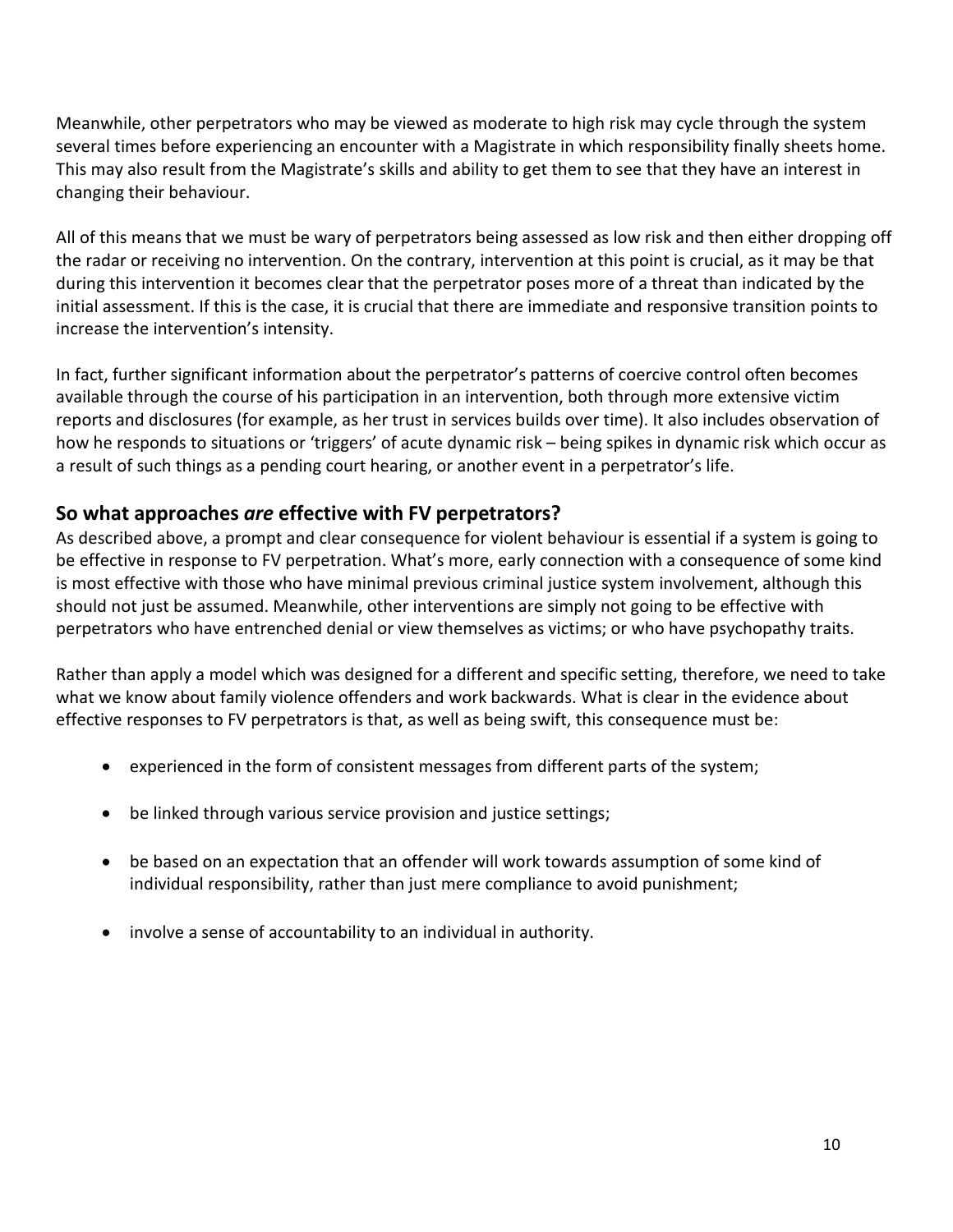## Judicial monitoring and procedural justice

To this end, the CIJ urges the SAC to make increased judicial monitoring a central platform of its recommendations, rather than an optional extra as it is currently conceived in the SAC Discussion Paper. The CIJ also urges the SAC to make therapeutic responses an equally central platform of its response. In fact, in the CIJ's view the SAC has mistakenly distinguished SCF approaches from the therapeutic, solution-focused court-based models which the CIJ was attempting to highlight in its 2015 report.

While much is still to be learned about FV perpetrators, what *is* known is that an individualised, meaningful and therapeutic encounter with a judicial officer is more likely to encourage desistance from violence or the assumption of responsibility than an anonymous, administrative or purely compliance based approach. This can be the case with offenders with a high stake in conformity *and* with those with little to lose, though psychopathic offenders require a different approach.

As noted above, however, a substantial flaw of the current system is that most encounters between family violence offenders and the justice system are anonymous, one-off exchanges in overcrowded court lists. These exchanges – which, as referred to earlier, can average three minutes in the civil context of Family Violence Intervention Order hearings<sup>[29](#page-10-0)</sup> - do little to encourage a sense of accountability on the part of the offender. In fact, the anonymity of the court hearing and the detached manner of a busy Magistrate can sometimes *compound* the perception of the perpetrator that the 'system' is against him; that the court has little authority; and that he is likely to get away with disobeying any Order that has been made.

By contrast, return appearances before the same judicial officer who has ongoing involvement and knowledge of the case means that the judicial officer can:

- develop a deeper understanding of the offender's overall profile;
- develop an understanding of the offender's responsiveness to supervision and therefore the ongoing risk that the individual offender represents;
- identify and respond to the acute dynamic risk which can spike at various times
- understand what does and *does not* work with *particular* offenders in terms of behaviour change.

To this end, the CIJ's 2015 Report described pre-court reviews in the WA Magistrates' Court, in which a Magistrate ensures that a 'choreographed exchange leads to offenders feeling more accountable to the court as they know that the same Magistrate will hear of any non-compliance and that they will have to answer to that same Magistrate about it on their next appearance'.<sup>[30](#page-10-1)</sup> The CIJ notes that reforms to the *Family Violence Protection Act* which are currently flagged will perform a similar function, including judicial officers being supplied with detailed risk assessments of the parties.

<span id="page-10-0"></span> $29$  Centre for Innovative Justice, above note 2. Hunter, above note 9.  $30$  Centre for Innovative Justice, above note 2.

<span id="page-10-1"></span>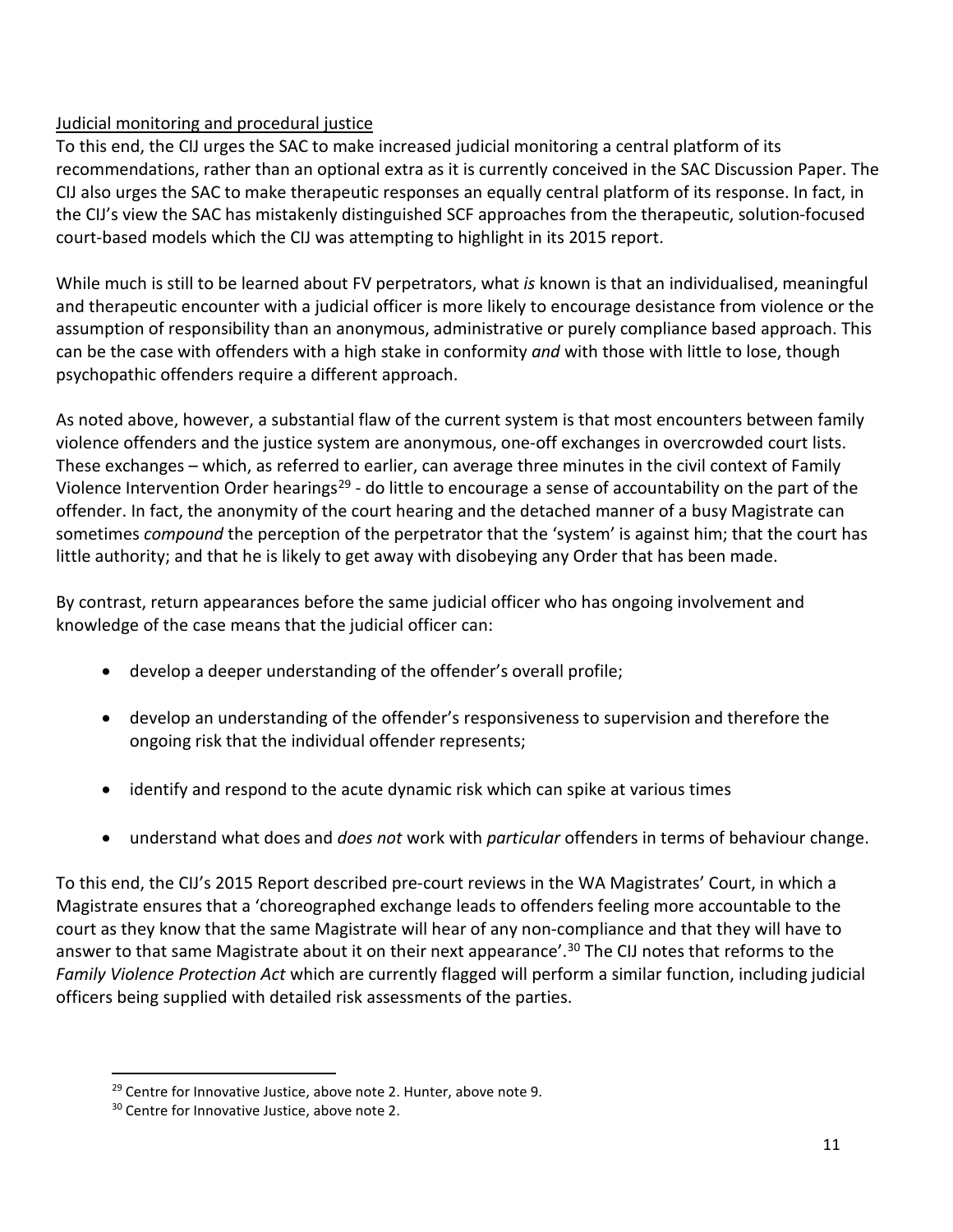Similarly, an emphasis on judicial monitoring in New York's Integrated Family Violence Courts sees all matters dealt with by the same judge and dedicated court planning teams to ensure that information about compliance with court mandated programs is occurring. As explained above, respected evaluations of behaviour change programs in the US have suggested that they are most effective when linked with a strong criminal justice response and rigorous probation supervision.<sup>[31](#page-11-0)</sup> This includes being able to apply a 'swift and sure' response, such as an immediate, short-term period of imprisonment. However, studies indicate that it is the certainty, not the severity, nor even the form, of the penalty which is important.<sup>[32](#page-11-1)</sup>

This combination – being the certainty of a sanction of some kind plus the consistency of the judicial officer who will impose it – is crucial. It is crucial because evidence clearly shows that offenders are far more likely to comply with an Order or decision of the Court, regardless of the outcome, if they feel that they have been treated fairly and respectfully. To this end, the CIJ's 2015 report also noted that:

*A crucial part of being effective is ensuring that a Magistrate engages meaningfully with a perpetrator in court and that judicial authority is leveraged to maximum effect. Research concerning procedural fairness confirms that the way in which a defendant is treated in the courtroom – including whether he feels heard and respected, and whether communication is clear – has a profound effect on his perception of the process, as well as the likelihood of him complying with court orders and the law generally.[33](#page-11-2)*

Conversely, the dismissive manner of those more disinterested judicial officers can, on occasion, 'replicate family violence' for the victim and entrench a perpetrator's sense of entitlement.<sup>[34](#page-11-3)</sup> Instead, perpetrators need to leave the courtroom feeling respected as an individual, but having no misconceptions about the fact that they will remain visible and accountable to the court.

Beyond the effect on the perpetrator, ongoing judicial monitoring is also an effective way of ensuring that information is shared between the agencies involved with the offender. This is because a judicial monitoring approach involves a central authority who can make sure that agencies deliver support or accountability. Without this central authority, offenders may fall through the cracks, as they may be seen as ineligible for participation in specific services. Alternatively, they may be discounted as unwilling to participate, simply because their ongoing engagement or participation was not followed up. In other words, without this central authority, the potential for blame-shifting exists, with no individual service prepared to take complete responsibility for the offender.

l

<span id="page-11-1"></span><span id="page-11-0"></span><sup>&</sup>lt;sup>31</sup> Gondolf, above note 12, Edleson, above note 11.<br><sup>32</sup> J Breckenridge and J Hamer, *Traversing the Maze of 'Evidence' and 'Best Practice' in Domestic and Family Vioelnce Service Provision in Australia,* Issues Paper 26, May 2014, Australian Domestic & Family Violence Clearinghouse

<span id="page-11-2"></span><sup>33</sup> P Bowen & E Gold LaGratta, *To Be Fair: Procedural Fairness in Courts*, Policy Briefing 24 November 2014, Criminal Justice Alliance. A[t http://justiceinnovation.org/better-courts/publications/be-fair-procedural-fairness-courts.](http://justiceinnovation.org/better-courts/publications/be-fair-procedural-fairness-courts)<br><sup>34</sup> A George & B Harris, (2014) Landscapes of Violence: Women Surviving Family Violence in Regional and Rura

<span id="page-11-3"></span>Victoria, Centre for Rural and Regional Law and Justice, Deakin University p 107.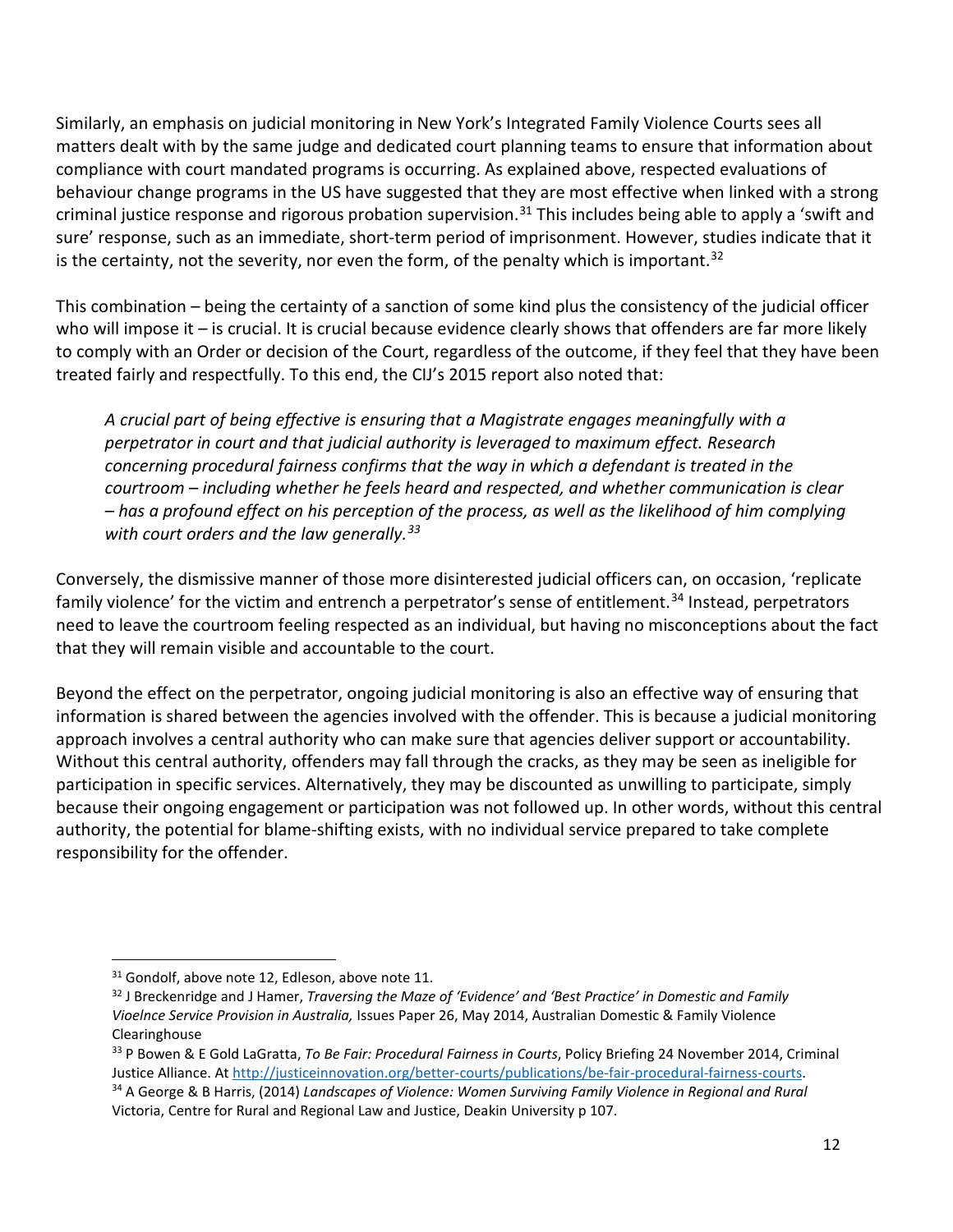In this way, a judicial monitoring approach is as much about the accountability of the system overall as it is about the accountability of the offender. Just as crucially it is also about keeping the legal response visible to the community. By stark contrast, administrative reviews by Corrections Victoria as described by the SAC Discussion Paper do not generally allow for legal representation of the offender. The CIJ suggests that this focus on mere compliance would do little to convey to the offender the *reasons* for complying with the Order or the severity with which the community views their violent behaviour.

What's more, a focus on administrative compliance risks making the task of complying with an Order a full time job for an offender, with the original reason for the imposition of the Order eclipsed by the day to day demands of its administrative requirements. To this end, offenders need to be reminded on a regular basis by someone in authority *why* they have received a consequence and what they need to do to change.

#### Compliance based approaches

l

For this reason, the CIJ questions the value of models which are purely compliance based. While SCF approaches as described in the SAC Discussion Paper can be effective for drug or alcohol related offending, clearly FV offending is more complex. This is partially because, as the SAC Discussion Paper recognises, drug and alcohol abuse are *detectable* – and unequivocally so – through the employment of testing of various kinds. Just as importantly, however, it is because offenders are better able to recognise this tangible form of behaviour – as well as to assume responsibility and to seek help - than they are in relation to the use of violent or controlling tactics against their family members.

Certainly, in previous research, the CIJ has noted reports from service providers and Corrections case managers that offenders are far more likely to accept referrals for alcohol or drug treatment than for FV perpetration.<sup>[35](#page-12-0)</sup> Ironically, research also suggests that, in some cases, being charged with a FV offence is an opportunity for some perpetrators to be referred to services for co-occurring issues such as alcohol abuse, and often for the first time.<sup>36</sup>

However, a purely compliance based model in the context of sanctioning *FV offending* is not necessarily going to be effective if it is seen to be indiscriminate or does not distinguish between administrative offending and the perpetration of further abuse. This means that a more adaptable and targeted approach needs to be taken. It also means that a custodial sanction should not be assumed.

This is particularly the case in relation to particular sectors of the population. As the SAC rightly notes, people with Acquired Brain Injury (ABI) will be disproportionately impacted by any regime which increases punishment of administrative breaches.[37](#page-12-2) Equally, any regime which *increases* the contact of Aboriginal communities with custodial environments would have disastrous results, as the SAC has also acknowledged.

<span id="page-12-1"></span><span id="page-12-0"></span><sup>&</sup>lt;sup>35</sup> Centre for Innovative Justice, (forthcoming, 2017) *Pathways towards accountability*, above note 10.<br><sup>36</sup> Centre for Innovative Justice, above note 2, pp 50 and 55.<br><sup>37</sup> Centre for Innovative Justice, *Enabling Justi* 

<span id="page-12-2"></span>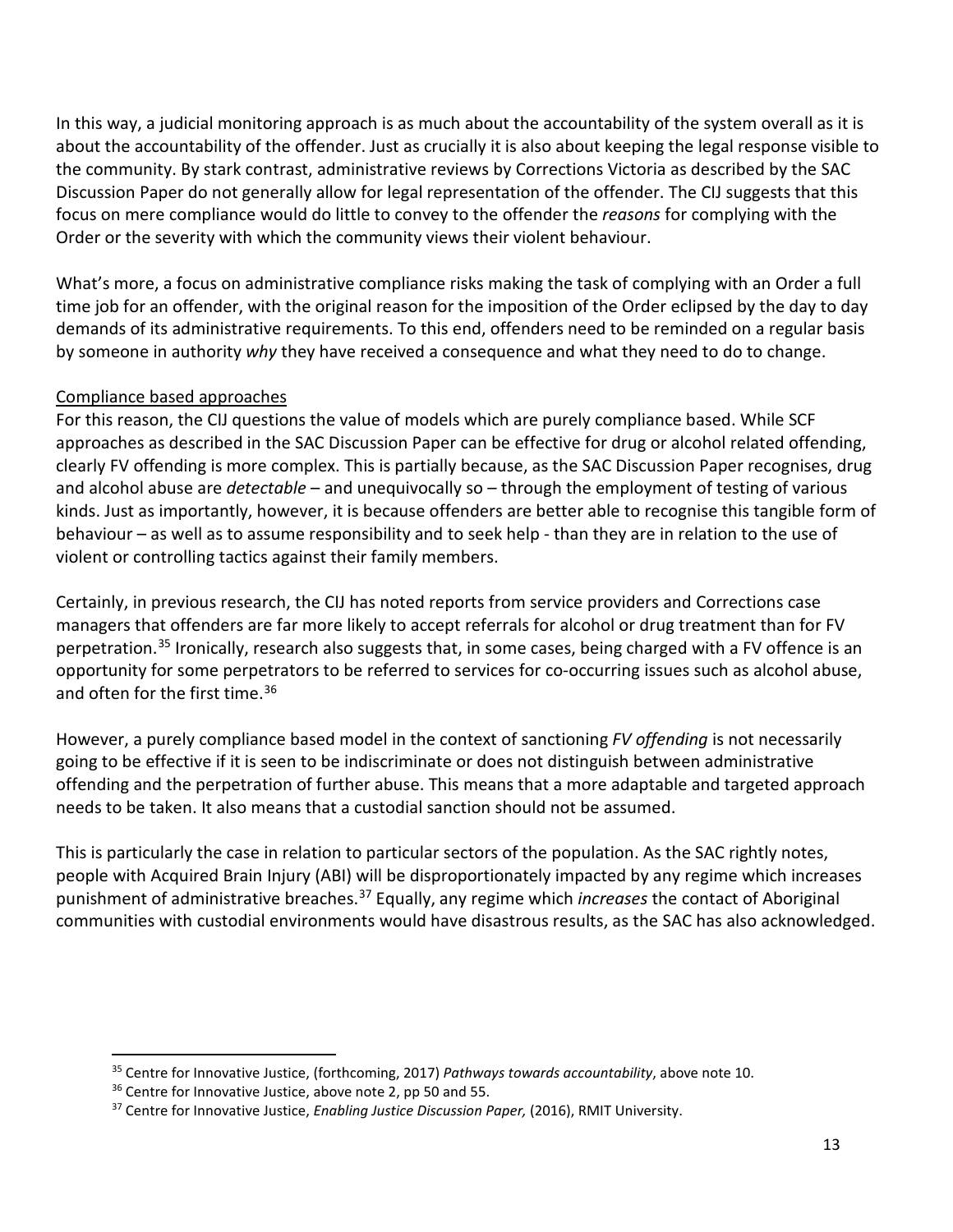Just as importantly, the imposition of short periods of custody on mothers should be avoided. Given that women are more likely to be the primary carers of their children, even a short period in custody would risk their children being taken into care (particularly where they are already on the radar of Child Protection because of their FV history), which in turn has disastrous consequences in the short and longer term.

In this context it should also be remembered that most women who are identified and charged as FV offenders are, in fact, victims of FV themselves who have been wrongly identified as the primary aggressor or who have been charged in the context of defending themselves. What's more, Aboriginal women are more likely than other cohorts of women to be charged as FV offenders, while women with ABIs are more likely than others to be repeat 'breachers' of FVIVOs.<sup>[38](#page-13-0)</sup>

#### The use of custodial sanctions generally

With these very clear qualifications in mind, the imposition of brief custodial sanctions can be useful in some contexts, though evidence remains mixed. For example, while one early study found that perpetrators who were arrested were significantly less likely to reoffend six months later than those not arrested (based on police records or partner interviews), later studies found that arrest had only a modest impact on reducing domestic violence reoffending and that it could in fact lead to an *increase* in violence in the long-term[.39](#page-13-1)

While swift arrest could build confidence in the consistency of police response, including making perpetrators take police response and court processes more seriously, some have cautioned against proarrest policies because they may have the unintended consequence of deterring women from reporting family violence.<sup>[40](#page-13-2)</sup>

Similarly, the SAC Discussion Paper points to studies which indicate that short terms of imprisonment do not seem to have a positive effect on reducing FV offending. It is worth noting, however, that these studies have not been of prison terms of 24 hours or less imposed in the context of an agreed behavioural contract as per SCF programs. Nor is it clear whether they have been in the context of specialist court responses in which offenders are then connected with MBCP or ongoing case management, a crucial distinction.

Nevertheless, Victoria Police argue that a short period in custody can be highly effective. Under its pro-arrest policy in Dandenong, for example, suspected perpetrators are arrested and detained in custody for four hours, allowing police time to provide support to the victim and investigate whether to lay charges.<sup>[41](#page-13-3)</sup> Assistant Commissioner Cornelius reports that the policy has a 'positive effect' on the perpetrator as it 'takes control away from them and makes clear that their conduct is criminal'.[42](#page-13-4)

<span id="page-13-0"></span><sup>38</sup> Victoria Legal Aid, (2015), *Characteristics of respondents charged with breach of family violence intervention* 

orders, Melbourne.<br><sup>39</sup> Centre for Innovative Justice (forthcoming 2017), above note 10.<br><sup>40</sup> Ibid.

<span id="page-13-2"></span><span id="page-13-1"></span>

<span id="page-13-3"></span><sup>41</sup> Royal Commission into Family Violence, Witness statement of Assistant Commissioner Cornelius, 27 July 2015, 16 [62].

<span id="page-13-4"></span> $42$  Ibid.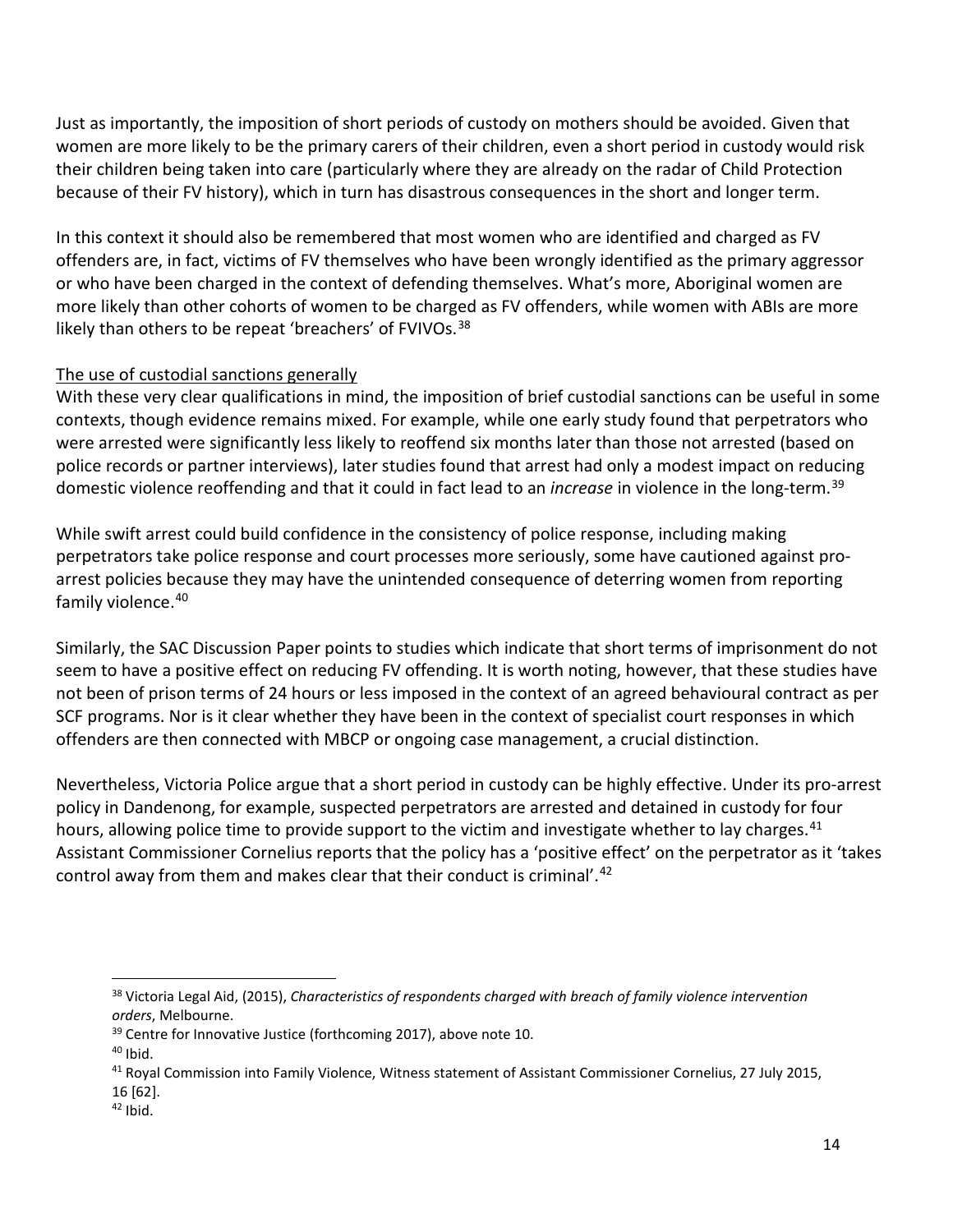He told the Commission:

It's the difference between a suspected offender sitting in the comfort of an interview room or that *person spending time in a police cell alongside a drug dealer and a car thief. If we do this stuff to car thieves and drug dealers, we should absolutely be doing it to family violence offenders. They need to be in the same boat as any other common suspected criminal.*[43](#page-14-0)

Victoria Police report that the pro-arrest approach has also seen a 'highly significant reduction in recidivism and repeat victimisation' in Dandenong.<sup>44</sup> The Royal Commission suggested Victoria Police consider expanding the pro-arrest policy to other divisions, but only after it has been evaluated and the effect on police resources has been considered.<sup>[45](#page-14-2)</sup> It is important to recognise, however, that this pro-arrest policy is delivered in a very different context from that which is contemplated by this Review, being a swift, certain and fair regime which is imposed as in the context of a criminal sentence.

## **Flexible approaches**

Given what is known about the complexity of FV offenders, including what is effective and what is not – the CIJ suggests that a response which is as flexible as possible, and which increases the options available to the legal system, rather than limits them, is appropriate. This means assessing perpetrators on an individual basis, rather than belonging to a certain cohort, whether this be a sector of the community, or a certain 'type' of offender. To this end, one of the most promising perpetrator intervention system approaches based on differentiation according to risk is found in Colorado.<sup>[46](#page-14-3)</sup>

The Colorado Domestic Violence Offender Management Board streams perpetrators referred through the criminal justice system into low, medium and high intensity interventions based on the locally designed Domestic Violence Risk and Needs Assessment (DVRNA). [47](#page-14-4) This instrument assesses both the level of risk *and* the complexity of criminogenic needs that require addressing to reduce this risk. Each intervention intensity stream is associated with a particular minimum of group and supplementary individual sessions per week. For example, the lowest intensity stream requires a minimum of one groupwork session per week, while the high intensity stream requires a minimum of one groupwork session and one individual session.

 $\overline{\phantom{a}}$ 

Colorado Domestic Violence Offender Management Board.

<https://cdpsdocs.state.co.us/dvomb/Research/Evaluation.pdf>

<span id="page-14-1"></span><span id="page-14-0"></span><sup>&</sup>lt;sup>43</sup> Royal Commission into Family Violence, Final report and recommendations, March 2016, Volume III, 60.  $44$  Ibid.

<span id="page-14-2"></span>

<sup>45</sup> Ibid, 100.

<span id="page-14-3"></span><sup>&</sup>lt;sup>46</sup> Vlais for Centre for Innovative Justice, above note 23. See also Colorado Domestic Violence Offender Management Board (2016). Standards for treatment for court ordered domestic violence offenders. Lakewood, CO: State of Colorado[. https://cdpsdocs.state.co.us/dvomb/Standards/standards01.pdf](https://cdpsdocs.state.co.us/dvomb/Standards/standards01.pdf) Hansen, J. (2016). [Standards for Treatment with Court Ordered Domestic Violence Offenders: A Process Evaluation.](https://cdpsdocs.state.co.us/dvomb/Research/Evaluation.pdf) 

Gover, A., Richards, T., & Tomsich, A. (2015). Colorado's Innovative Response to Domestic Violence Offender Treatment: Current Achievements and Recommendations for the Future. Denver, CO: Buechner Institute for Governance. Retrieved 18/1/17.<https://cdpsdocs.state.co.us/dvomb/Research/UCDDV.pdf>

<span id="page-14-4"></span><sup>&</sup>lt;sup>47</sup> This instrument is currently undergoing validation research.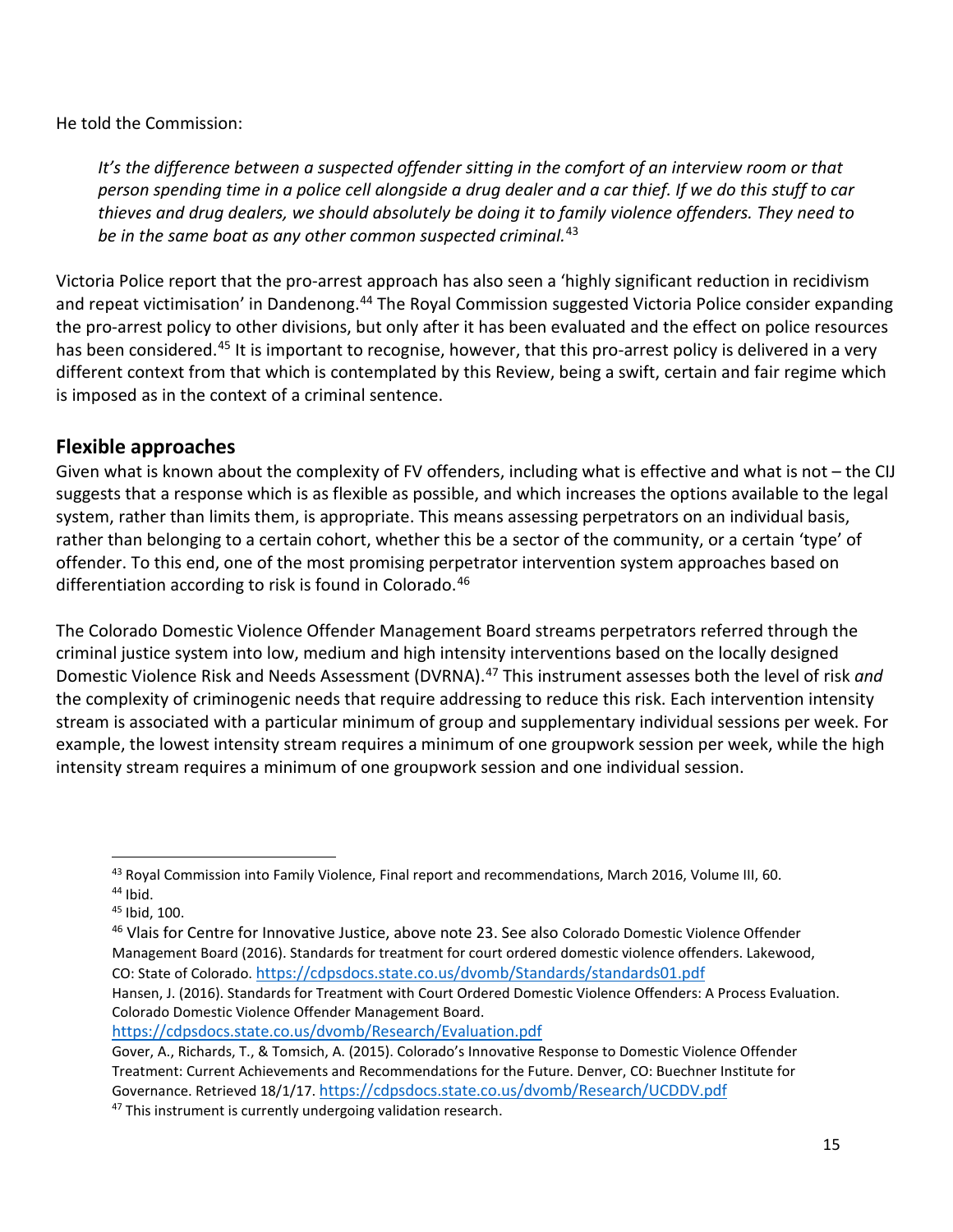The Colorado minimum standards for perpetrator program work do not specify minimum intervention lengths (number of group sessions or number of weeks) for each of these intervention intensity categories. The rationale is that intervention length needs to be based on a comprehensive case-by-case assessment and intervention plan, rather than a rigid program length regime being prescribed for all.

Decisions about the perpetrator's treatment plan, changing intensity categories or when to end the intervention are made by Multidisciplinary Treatment Teams (MTT) consisting at a minimum of the program provider, a victim's advocate and the justice system agency that has referred the perpetrator to the program. Treatment plan reviews are conducted by the MTT at least every 2-3 months over the course of a perpetrator's participation in a program, with the frequency higher for higher intensity streams.

The Colorado model has undergone process evaluation studies to determine the extent to which the approach is implemented with integrity by program providers. These evaluations are available at the Colorado Domestic Violence Offender Management Board website.[48](#page-15-0)

# **Conclusion – A web of interventions**

While the SAC's Review is obviously contemplating the merits of a specific sentencing regime (and one imposed in the Victorian context, rather than one overseas), it is nevertheless important to draw lessons from other approaches to inform its recommendations. Certainly, no approach can work in isolation. As work that the CIJ has conducted for the Department of Premier and Cabinet argues:

*…all points of the system should function as doors to participation in an appropriate intervention, or at the very least as windows to the risk that a perpetrator may pose.* [49](#page-15-1)

As referred to at the outset of this submission, it is also vital that:

*As interveners, every action we take and every statement we make can and should be aimed at an efficient, consistent, coherent clear message that strips the abuser of his most powerful weapon: his message that 'they can't and won't help you'" …*[50](#page-15-2)

It is crucial, however, that this task is approached with an understanding of the steps that a perpetrator of FV must generally take in order to start to increase his family's safety in any sustainable way. <sup>[51](#page-15-3)</sup> In other words, a reality check is important, because to get to this place, a perpetrator must (amongst other things):

- Acknowledge that he is using violence
- <span id="page-15-1"></span><span id="page-15-0"></span>• Start to recognise the patterns of violence he is using, rather than a few 'signature' examples

<sup>48</sup> Se[e http://dcj.dvomb.state.co.us/](http://dcj.dvomb.state.co.us/)  $\overline{\phantom{a}}$ 

<span id="page-15-2"></span><sup>&</sup>lt;sup>49</sup> Centre for Innovative Justice, (forthcoming 2017), above note 10.<br><sup>50</sup> Community Services Directorate *ACT Domestic Violence System – Final Gap Analysis Report, May 2016, ACT* Government.

<span id="page-15-3"></span><sup>&</sup>lt;sup>51</sup> Noting that many do not arrive at this place, and remain posing a risk to family members despite the best efforts of service system interventions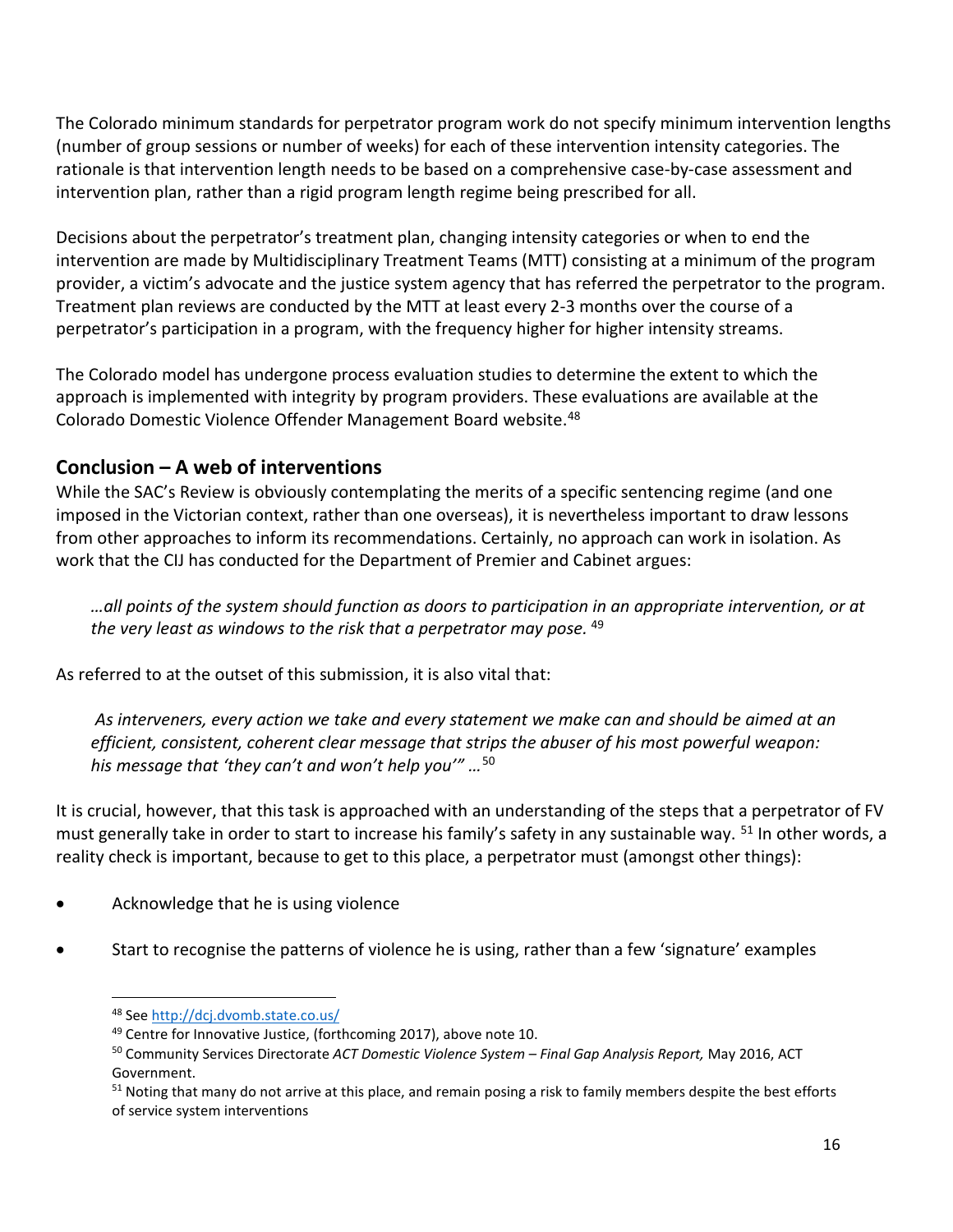- Develop an internal motivation to change and understand *what it is* exactly he's supposed to change
- Have a capacity to change (ie issues like homelessness can act as a significant barrier)
- Shift deeply seated attitudes and start to think differently
- Apply these new attitudes in behaviour towards family
- Discard influences which might work against these revised attitudes
- Start to make some amends for some of the damage caused
- Maintain any change in attitudes and behaviour achieved.<sup>[52](#page-16-0)</sup>

In other words, it is a mistake to assume that a perpetrator's journey towards accountability will be a linear one. Equally, it is a mistake to assume that a justice-system consequence, or referral to a service, is the same as 'holding perpetrators to account'.

Instead, accountability must be about *all* points of the service system taking responsibility for the way in which their interactions with the perpetrator can potentially make families safer, ensuring that they do not inadvertently increase the risk he poses instead.

It is also about understanding that no service in isolation - whether a new sentencing regime, or MBCPs, which have borne a crushing burden of expectation that they can 'change' a lifetime of attitudes and behaviour in only months - are likely to make the necessary difference on their own.

Rather, 'perpetrator accountability' is about delivering a combined community and justice response which, in the case of intimate partner violence, 'is more powerful than the man's power in the relationship'.<sup>[53](#page-16-1)</sup> For this to occur, this means every part of the service system response being held accountable for the way in which they respond and interact with any perpetrator; for the way in which they open doors or build bridges to other interventions; and for the way in which they support that perpetrator's path towards his own accountability.

What this means for this Review is that the SAC should consider how a sentencing response for FV offenders can become more prompt and clear, but also more targeted. For many perpetrators of gendered violence, blunt and indiscriminate responses will only entrench their sense that the system is against them and that it is everybody's fault but theirs. For other perpetrators – such as those with ABI, those wrongly identified as primary aggressors, or those from highly criminalised populations – blunt and indiscriminate responses will only entrench their inability to maintain or establish a stable life.

<span id="page-16-1"></span><span id="page-16-0"></span> $52$  Centre for Innovative Justice, (forthcoming 2017), above note 10.<br> $53$  Prof C Humphreys, Dr C Laming & D K Diemer, 'Are Standalone MBCPs dangerous?', Workshop Presentation, NTV 2012 Australasian Conference on Responses to Men's Domestic and Family Violence: Experience, Innovation and Emerging Directions, 2012.